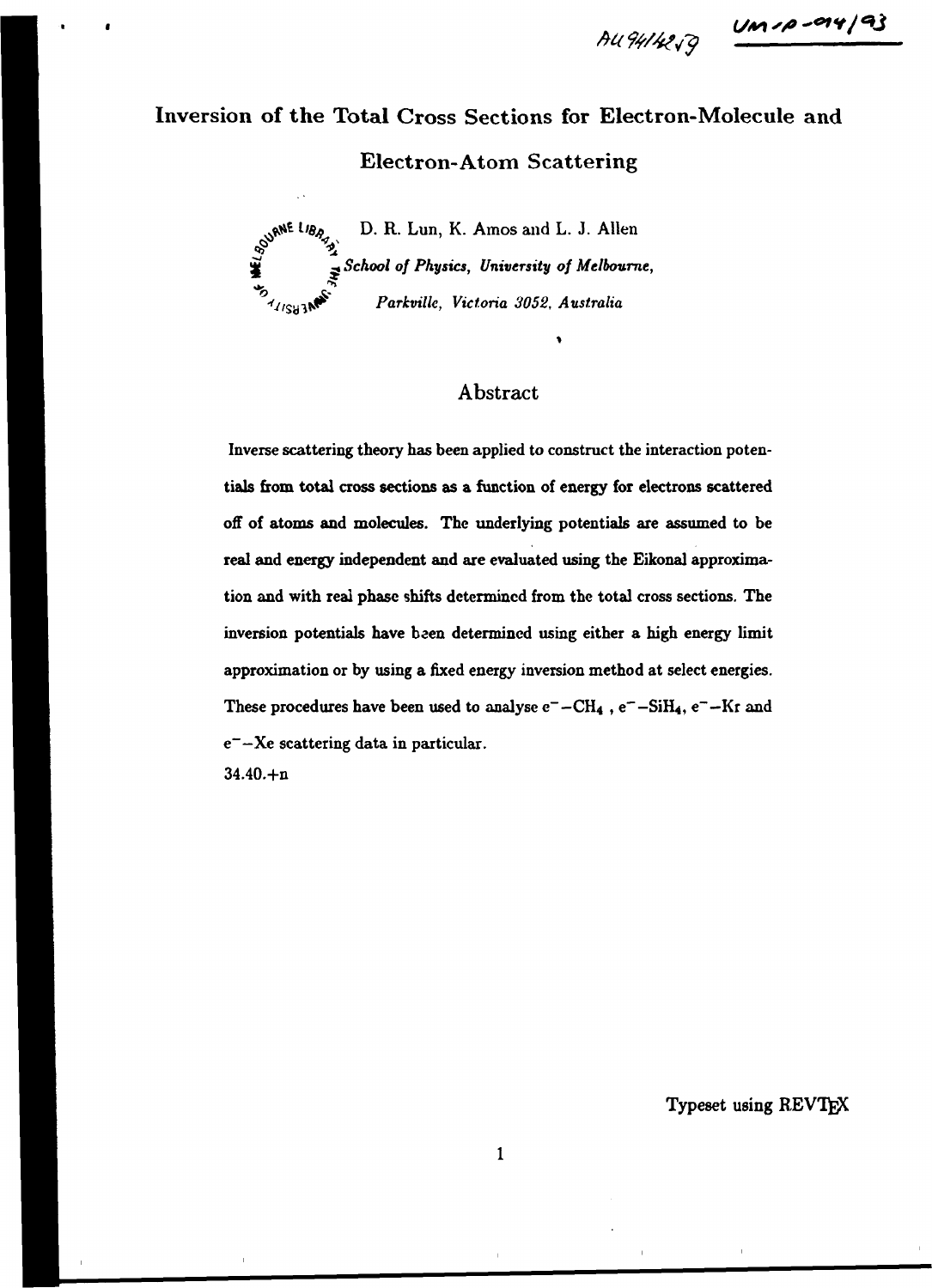#### I. INTRODUCTION

There are two basic approaches to extract quantitative information on the interaction of two colliding quantal particles. The most common one is the direct approach in which an interaction between two quantal systems is assumed and used in making direct solutions of the Schrodingcr equations; the asymptotic properties of the wave functions from which allow comparisons with measured data. The alternative approach is to use inverse scattering theory [l] and, with one of many methods of application, construct the (Schrodinger) interaction specifically from the measured data. In so doing there is essentially no *a priori*  assumption made about the shape of that potential. Inversion methods usually belong to one of two classes; those with energy as the spectral parameter and angular momentum fixed and those vice versa. Of the latter, the fixed energy schemes, we have found that the fully quantal and semiclassical WKB inversion schemes of Lipperheide-Fiedeldey type [2,3] have been most useful in practice. Those schemes have been used extensively in recent years to analyse the elastic scattering cross sections from the scattering of two nuclei [3,4] as well as of two atoms and of electrons from water molecules [5].

While most of the applications of inverse scattering theory take differential cross section data as the starting point, Miller [6] has shown that it is also possible to obtain potentials by inversion of the total cross section. His method is based on an eikonal approximation and on the assumption that the potential is local and independent of energy (i.e. there is no underlying nonlocality). It has been used [7] to specify an interaction for the He-He atomic system. Our interest lies in the fact that many total cross section measurements have been made from the scattering of electrons from atoms and molecules. In some cases those measurements span a wide energy range. For example, recent measurements at energies up to 4 keV have been reported [8-10], We are not aware of any previous inversion analyses of the total cross sections for electron scattering and so herein we investigate the feasibility of such and compare a select set of inversion results with those obtained by direct analyses of the same data.

 $\mathbf{L}$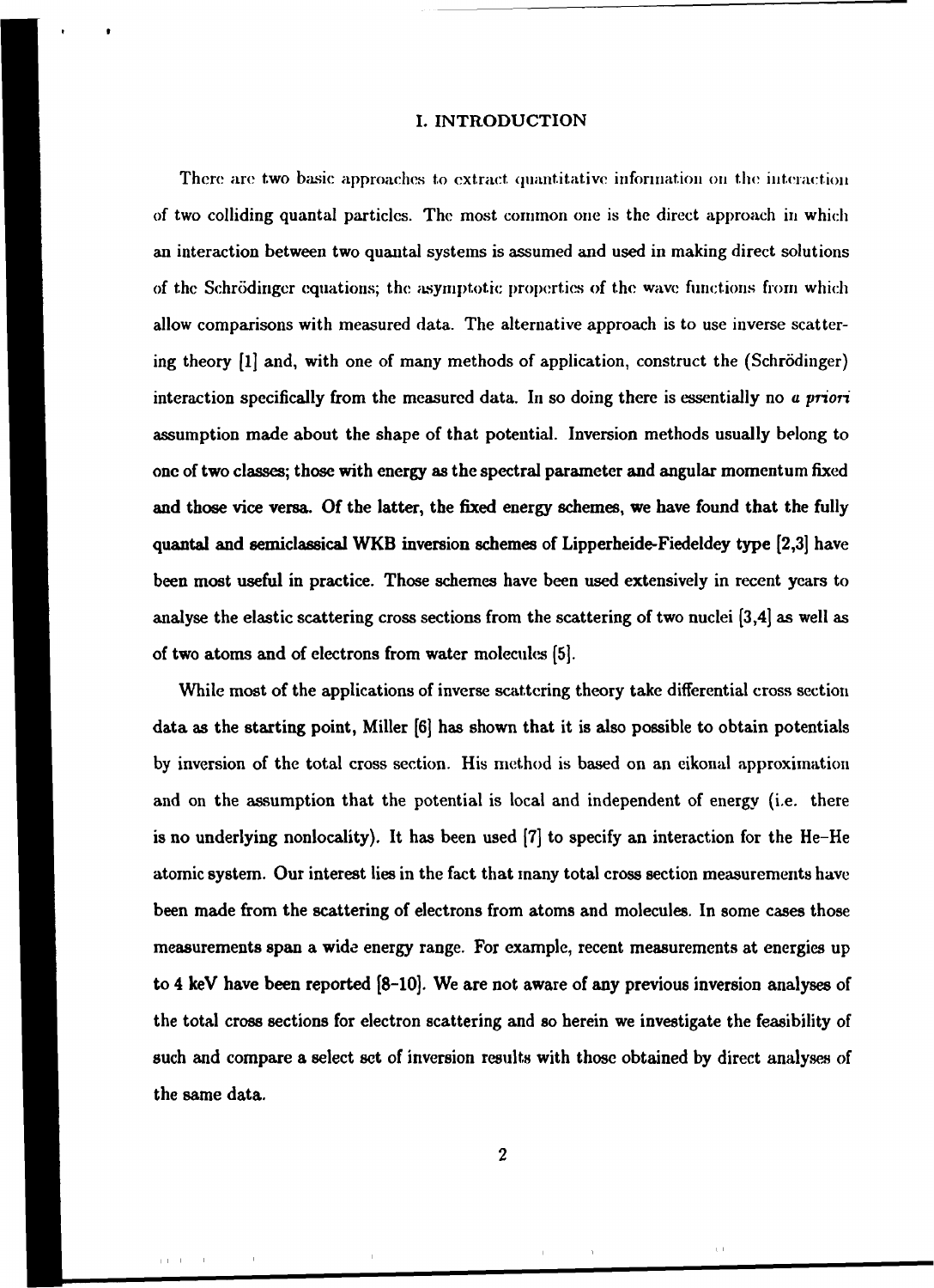The inversion procedures that we have used are presented in brief in section II as they arc predicated upon the detailed presentations given elsewhere [3,6]. The results of our applications to the analyses of electron scattering from the molecules  $\rm CH_4$  and  $\rm SiH_4$  and from the inert gas atoms of Kr and Xe are then presented and discussed in section III. Conclusions we can draw are given finally in section IV.

### II. INVERSION THEORY AND METHODS

All current direct and inverse methods of an ilysis of scattering data are two stage processes, in which the link between the measured data and the interaction potential is the scattering matrix,  $S_i(k)$ , or equivalently, the scattering phase shifts,  $\delta_i(k)$  [= (1/2i)  $ln(S_i(k))$ ]. For the scattering of spinless particles, only real half-integer values of the angular momentum variable  $\lambda$  (i.e.  $\lambda = l + \frac{1}{2}$ ), are required and the total scattering cross sections for an energy  $E = \frac{\hbar^2}{2\mu}k^2$ , are given by

$$
\sigma(k) = \frac{4\pi}{k^2} \sum_{l=0}^{\infty} (2l+1) \sin^2(\delta_l(k)) \ . \tag{1}
$$

The inversion method described in detail by Miller [6] is based upon a representation of the phase shift function,

$$
\delta_l(k) \to \eta(t,k) = -\frac{\omega(t)}{2k} \; , \tag{2}
$$

wherein *t* is the impact parameter function,  $(t = \lambda/k)$ . Then upon converting the partial wave sum to an integral, the total cross section can be found from

$$
\sigma(k) = 4\pi \int_0^\infty 2t \sin^2\left(\frac{\omega(t)}{2k}\right) dt , \qquad (3)
$$

or, if  $\omega(t)$  is a monotonic function of t, from

$$
\sigma(k) = \frac{2\pi}{k} \int_0^\infty t^2(\omega) \sin\left(\frac{\omega}{k}\right) d\omega \ . \tag{4}
$$

A Fourier sine transform of that equation yields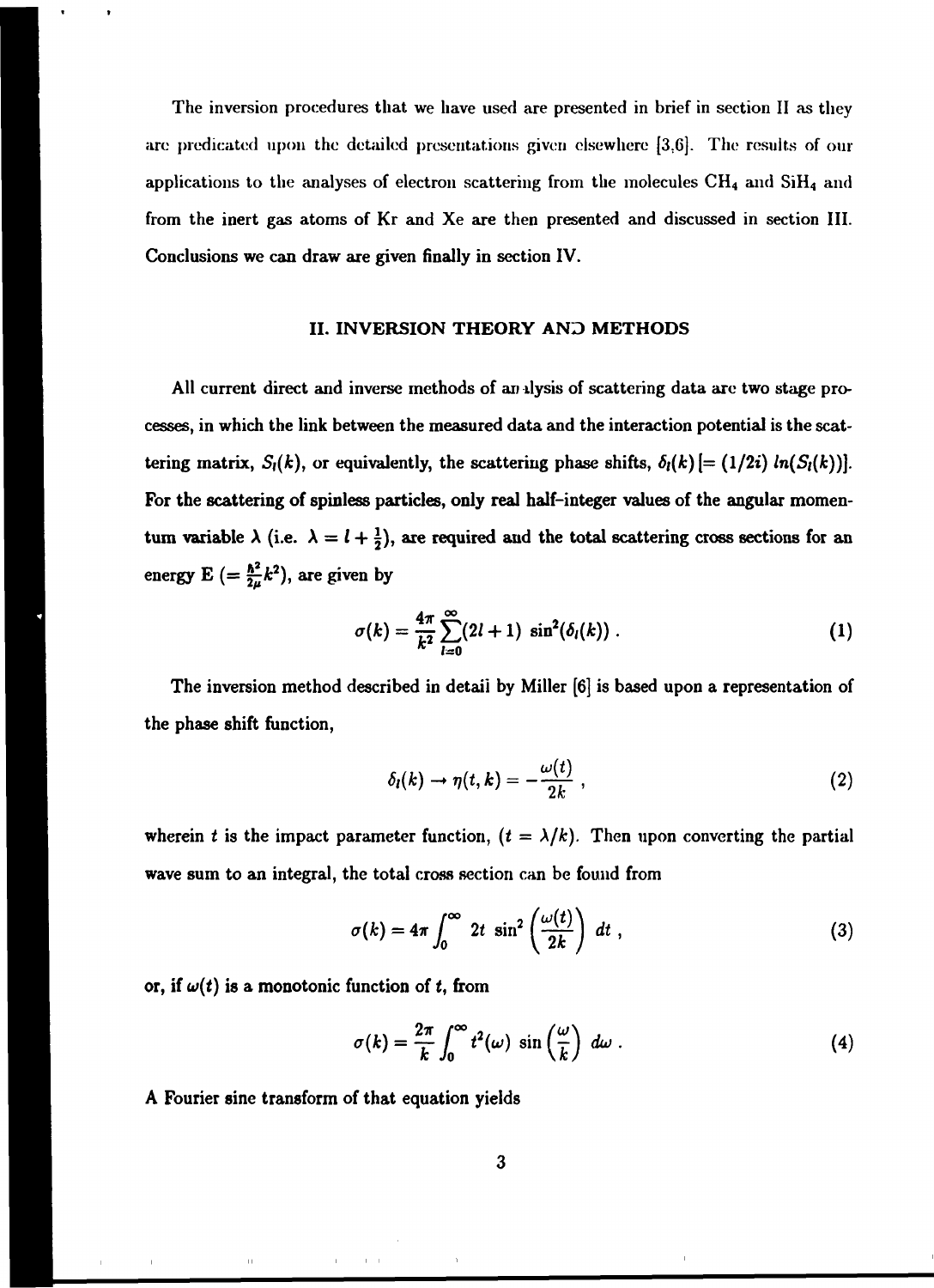$$
t^{2}(\omega) = \frac{1}{\pi^{2}} \int_{0}^{\infty} \frac{1}{k} \sigma(k) \sin\left(\frac{\omega}{k}\right) dk , \qquad (5)
$$

from which Miller [6] determined an inversion potential to be

$$
V_M(r)=\frac{\hbar^2}{\pi\mu}\int_0^{\omega_0}\frac{1}{\sqrt{t^2(\omega)-r^2}}\,d\omega\;.\tag{6}
$$

The upper integration limit is that value at which the radicand vanishes. Thereby this approach is appropriate for small radii in contradistinction to other fixed energy inversion methods [2,3] which are more reliable in defining the long ranged character of potentials.

Thus the remaining problem is to specify the impact parameter function,  $t(\omega)$ , from the data. We shall restrict consideration to monotonic forms, but note that the approach can be made with nonmonotonic functions too [6]. Clearly the impact parameter function can be found numerically (from Eq.5) by making the Fourier sine transform of the cross section data for all relevant values of  $\omega$ . But we have found it more convenient to adopt a two parameter functional form, namely

$$
t^2(\omega) = \frac{a}{w(b^2 + \omega^2)^2} \tag{7}
$$

as then the cross section, Eq.4, takes the analytic form,

$$
\sigma(k) = \frac{\pi^2 a}{b^4 k} \left[ 1 - (1 + \frac{b}{2k}) e^{-b/k} \right],
$$
  

$$
\longrightarrow \frac{\pi^2 a}{2b^3 k^2} + \mathcal{O}(k^{-4}) \cdots \text{ as } k \to \infty.
$$
 (8)

The parameter values,  $(a, b)$ , can then be determined by a chisquare minimisation search to find a 'best fit' to the measured data. Therewith we also have the phase shift function,  $\eta(t, k)$ , at each energy and so we can apply the fixed energy WKB scheme [3-5] at select single values of energy to define an inversion potential as well.

The fixed energy WKB scheme is based upon the Sabatier transform [1] whereby the inversion potential is defined in terms of a quasipotential, viz

$$
V_{WKB}(r) = E\left[1 - e^{\left(\frac{-Q(\sigma)}{E}\right)}\right]
$$
\n(9)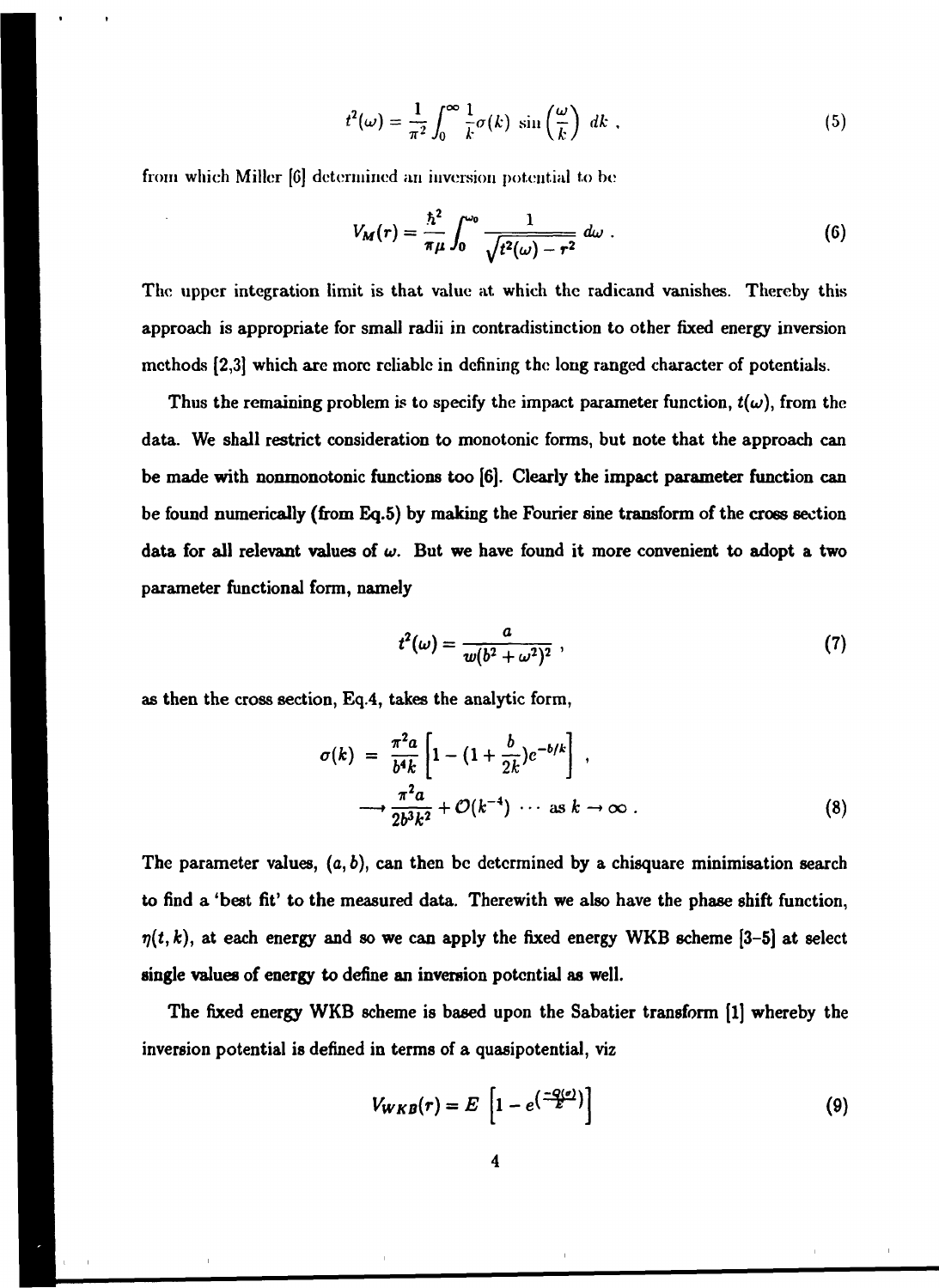so long as the there is a 1:1 correspondence between r and dimensionless variable  $\sigma$  from the transcendental equation

$$
\tau = \frac{1}{k} \sigma e^{\left(\frac{Q(\sigma)}{2E}\right)} \tag{10}
$$

The quasipotential is defined from the deflection function,

$$
\Theta(\lambda,k)=2\frac{d}{d\lambda}\eta\left(t(\lambda),k\right)\,,\tag{11}
$$

by the Abel integral transform [l],

$$
Q(\sigma) = \frac{2E}{\pi} \int_{\sigma}^{\infty} \frac{\Theta(\lambda, k)}{\sqrt{\lambda^2 - \sigma^2}} d\lambda
$$
  
= 
$$
\frac{4E}{\pi} \frac{1}{\sigma} \frac{d}{d\sigma} \left( \int_{0}^{\infty} \frac{\eta(t(\lambda), k)}{\sqrt{\lambda^2 - \sigma^2}} \lambda d\lambda \right) ;
$$
 (12)

an integral that is analytic if the S-function, which relates simply to the phase shift function, can be specified by one of a set of functions [11]. We have found that the rational form,

$$
S(\lambda, k) = \prod_{n=1}^{N} \left( \frac{\lambda^2 - \beta_n^2}{\lambda^2 - \alpha_n^2} \right) , \qquad (13)
$$

is particularly convenient as then

$$
Q(\sigma) = 2iE \sum_{n=1}^{N} \left[ \frac{1}{\sqrt{\sigma^2 - \alpha_n^2}} - \frac{1}{\sqrt{\sigma^2 - \beta_n^2}} \right].
$$
 (14)

This form of S-function has been used with success in WKB inversion studies of nuclear, atomic and molecular scattering (differential) cross sections [4,5] and we now apply it by finding the optimal smallest set of complex pole/zero pairs by a (second) chisquarc fit to the relevant phase shift function, Eq.2, obtained from the total cross section data. A purely real inversion potential results by restricting the parameter values of the poles and zeroes in this form of quasipotential to be complex conjugate pairs.

#### III. RESULTS OF DISCUSSION

The inversion procedures based upon the total cross sections from electron atom and electron molecule scattering have been used to determine inversion potentials for the interactions of electrons with Kr and Xc inert gas atoms  $[8]$  and with the CH<sub>4</sub> and SiH<sub>4</sub>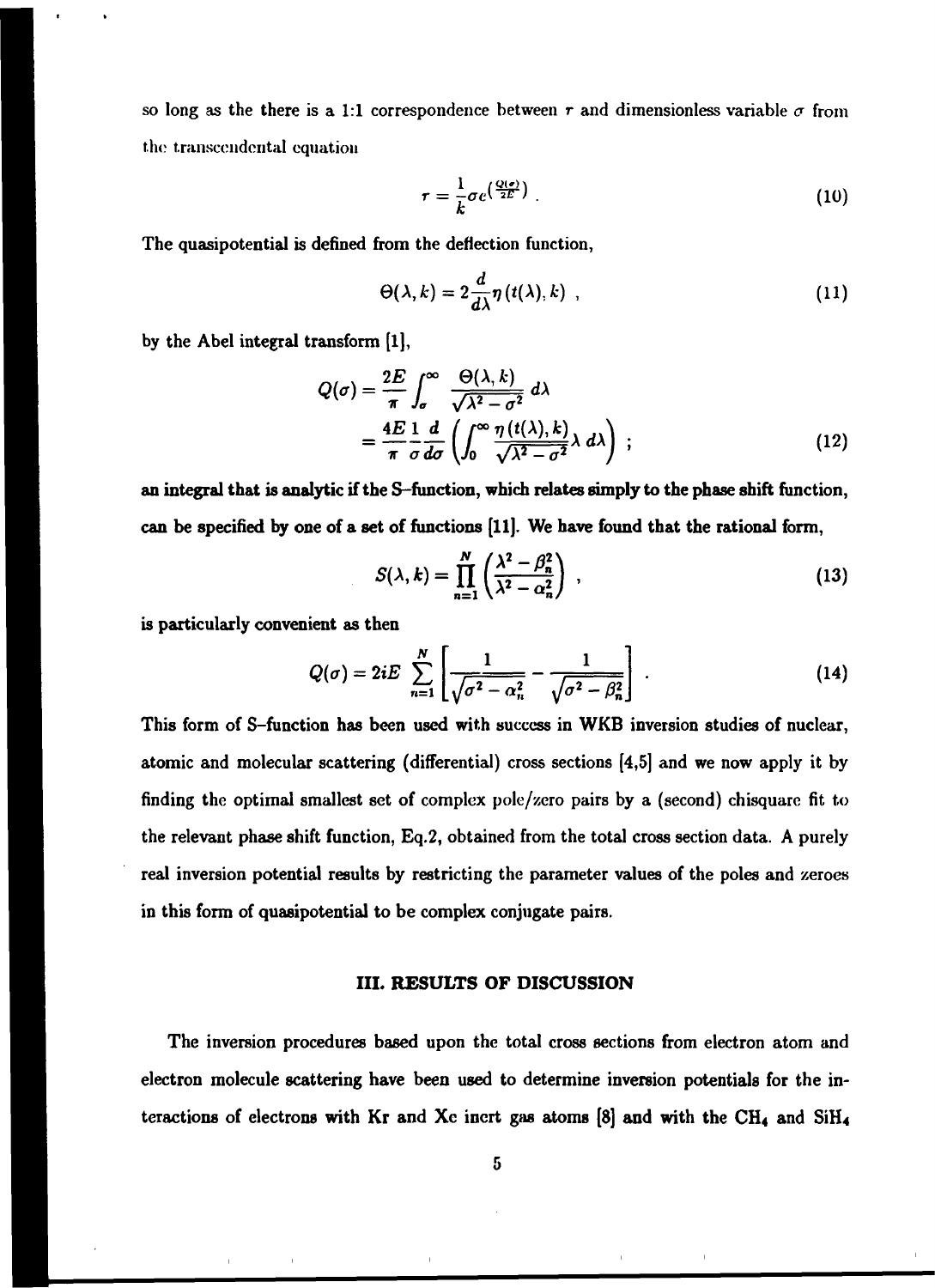molecules [9,10]. Total (elastic scattering) cross section data for all have been taken in the range 70-80 cV up to 4 keV. The data were all fit using the two parameter form for the impact parameter function, Eq.7, and the optimal parameter values are listed for each case in the table. The measure of quality of fit is given in the first of the columns (designated 'data') listing chisquare per data point  $(\chi^2/N)$  values. Inverting the impact parameter functions gives the phase shift functions per Eq.2 and to check that a quality fit to the data has been retained, those phase shift functions were used in the partial wave summations of Eq.l to compare with the data a second time. The results of those comparisons are listed in the second column of  $\chi^2/N$  values, designated as 'refit' in the table. Clearly the adopted form for the phase shift function retains the quality of fit to data quite well and the integral formula Eq. 3 is therefore a reliable approximation with these data sets. The last column of  $\chi^2/N$  values are those we obtained by using the WKB inversion potential obtained from the phase shift functions at a fixed energy of 1000 eV to recalculate the total cross sections in the range 80 to 400 eV by direct solution of the Schrodinger equations. The column of numbers, designated 'inversion' reflect a retained quality of fit to the measured data. Those 'inversion' fits to the atomic and molecular scattering data are displayed in Fig. 1. Clearly they are particularly good for the higher energy data, notably with wave numbers in excess of 10 *A'<sup>1</sup> .* To obtain the inversion (WKB) potentials, four pole/zero pairs were required in the specifying the rational form of the S-function so that the phase shifts were well fit (to better than 1 part in 10000) for all partial waves up to  $l = 200$ . Also, fixed energy WKB analyses were made at lower energies for the molecular scattering cases, at 100 and 400eV specifically, to note any residual energy dependence in the inversion potentials that might reflect upon the validity of the diverse approximations that have been used.

The results of our analyses of the molecular scattering data are shown in Fig. 2. In the main feature of the diagram, th *i* WKB inversion potential (1000 eV) results are displayed by the solid and dashed curves respectively. They are virtually identical to the results one obtains by using the Miller prescription, Eq. 6. In this figure, the inversion results are also compared with theoretical calculations. The potential displayed by the dotted curve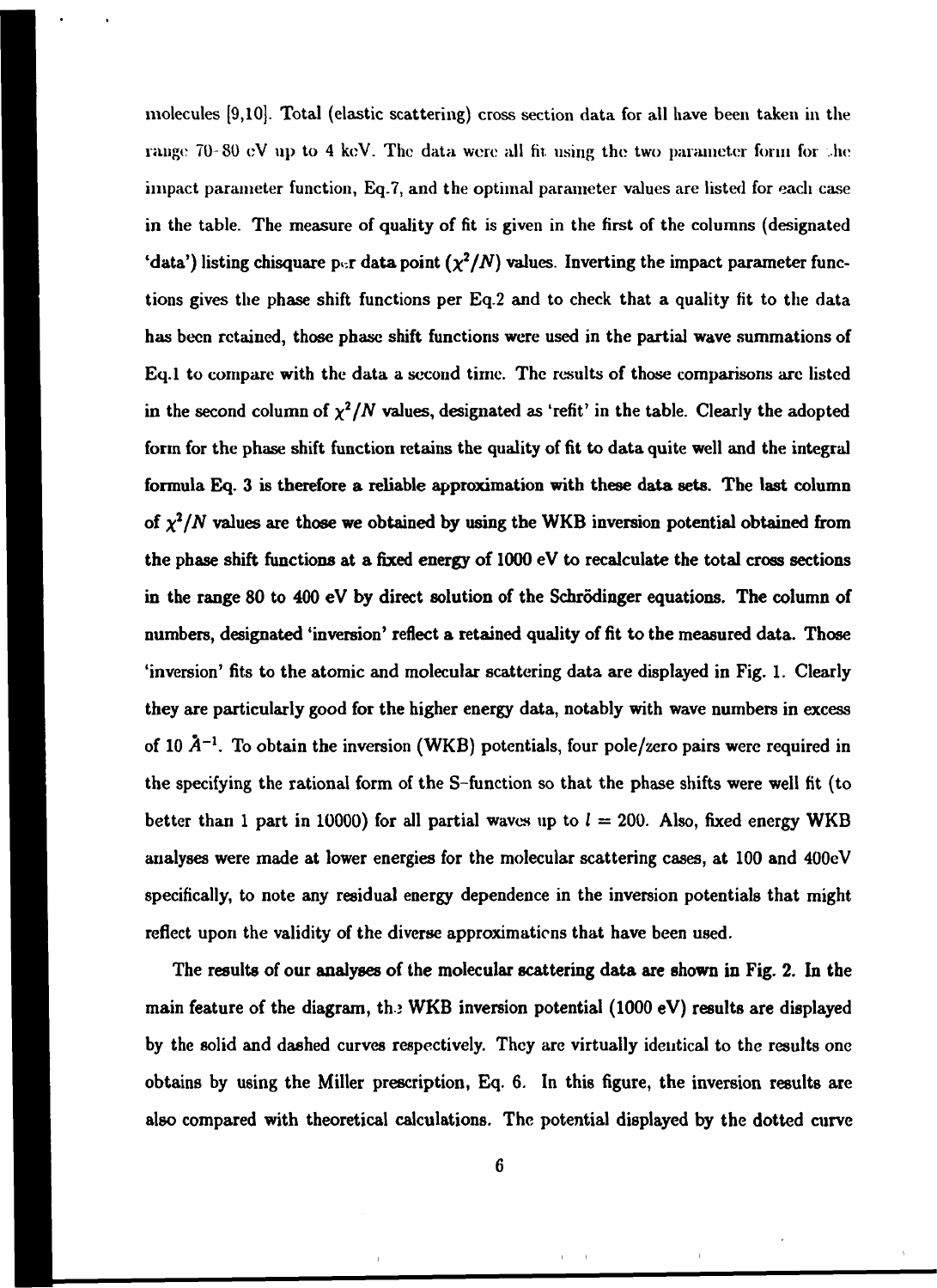is a sum of static, polarization and exchange potentials for the  $e^- - CH_4$  system [12] while the sum of static and polarization potentials for the  $e^-$ -SiH<sub>4</sub> system [13] is given by the **dot dashed curve. The inversion potentials are evidently larger than the model calculations**  both for  $e^-$ -CH<sub>4</sub> and  $e^-$ -SiH<sub>4</sub> at radii greater than 1 a.u. but note that the ordinate **scale in logarithmic. That stresses the smoothness of the two inversion potentials. The two theoretical model potentials ha- bumps due to the static components. The good fits of our inversion studies show that there is no evidence (data signature) in the total cross sections that such bumps need exist, but given that they are physical, then other data will be needed to test their attributes.** 

**The results of our WKB fixed energy calculations at different energies are shown in the insert. There is practically no difference between the 400 and 1000 eV calculation results so that the implicit assumption that the underlying potential is energy independent is met. Further, the agreement indicates that the Eikonal approximation is very good at energies above 400eV. The 100 eV result does differ slightly and while we expect such as a breakdown of the high energy approximations of our inversion studies, that can also be a reflection of absorptive processes, ionisation in particular, being more important as well. In a mean field theory such are accounted by having complex, optical potentials.** 

**The inversion and static (theoretical) potentials [14] for the scattering of electrons from**  the Kr and Xe atoms are displayed in Fig. 4. Therein the static potentials for  $e^- - Kr$ and  $e^- - Xe$ , displayed by the dotted and dot-dashed curves, are to be compared with the **relevant inversion ones shown by the solid and dashed curves respectively. The theoretical**  interactions are stronger than our inversion ones at small radii  $(< 1.5$  a.u. for  $e^- - Xe$  and **< 2 a.u. for e~-Ke) but decrease much more rapidly at larger separations. Asymptotically**  it is known that the WKB fixed energy solutions vary as  $r^{-3}$  but that occurs at radii much **larger than those for which the data are sensitive [5].**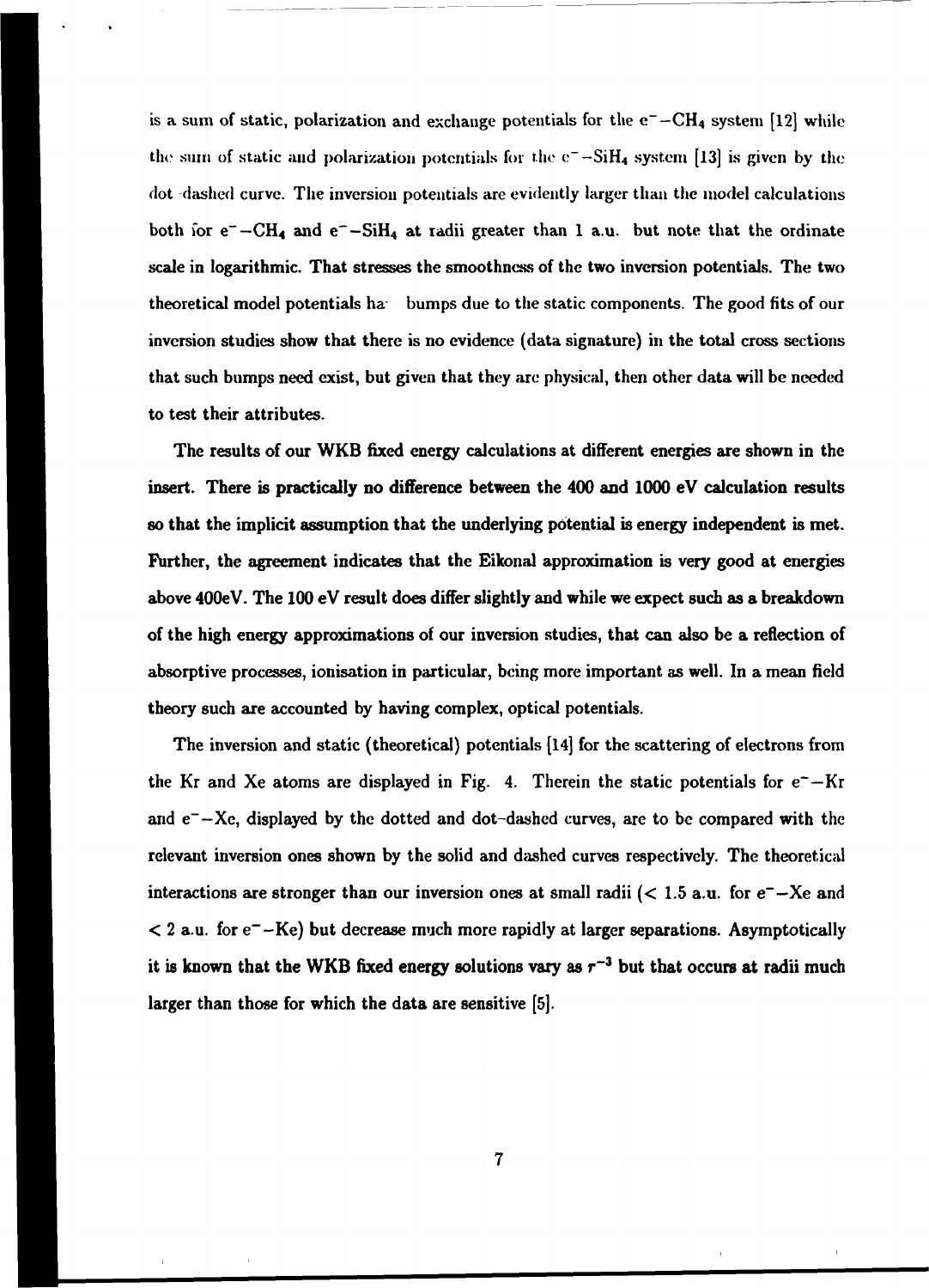#### IV. CONCLUSION

Scattering potentials have been constructed by using inverse scattering theory with total (elastic scattering) cross section data. The theory used assumed those potentials to be real and energy independent and was implemented both in the Eikonal approximation proposed by Miller [6] and by the fixed energy WKB method that we have used in other studies. Both approaches were based upon a two parameter, monotonic form for the impact parameter function, with the WKB fixed energy scheme requiring a further mapping to specify S-functions of rational form. Good fits to the data from four interacting systems,  $e^- - CH_4$ ,  $e^-$ -SiH<sub>4</sub>,  $e^-$ -Kr and  $e^-$ -Xe, were found and reproduced after deducing the inversion potentials. Those potentials found by using the Miller and WKB schemes were essentially identical but they are quite different to those found by direct calculations. Other data is needed to resolve these differences and/or to validate as physical, structure observed in calculated interactions.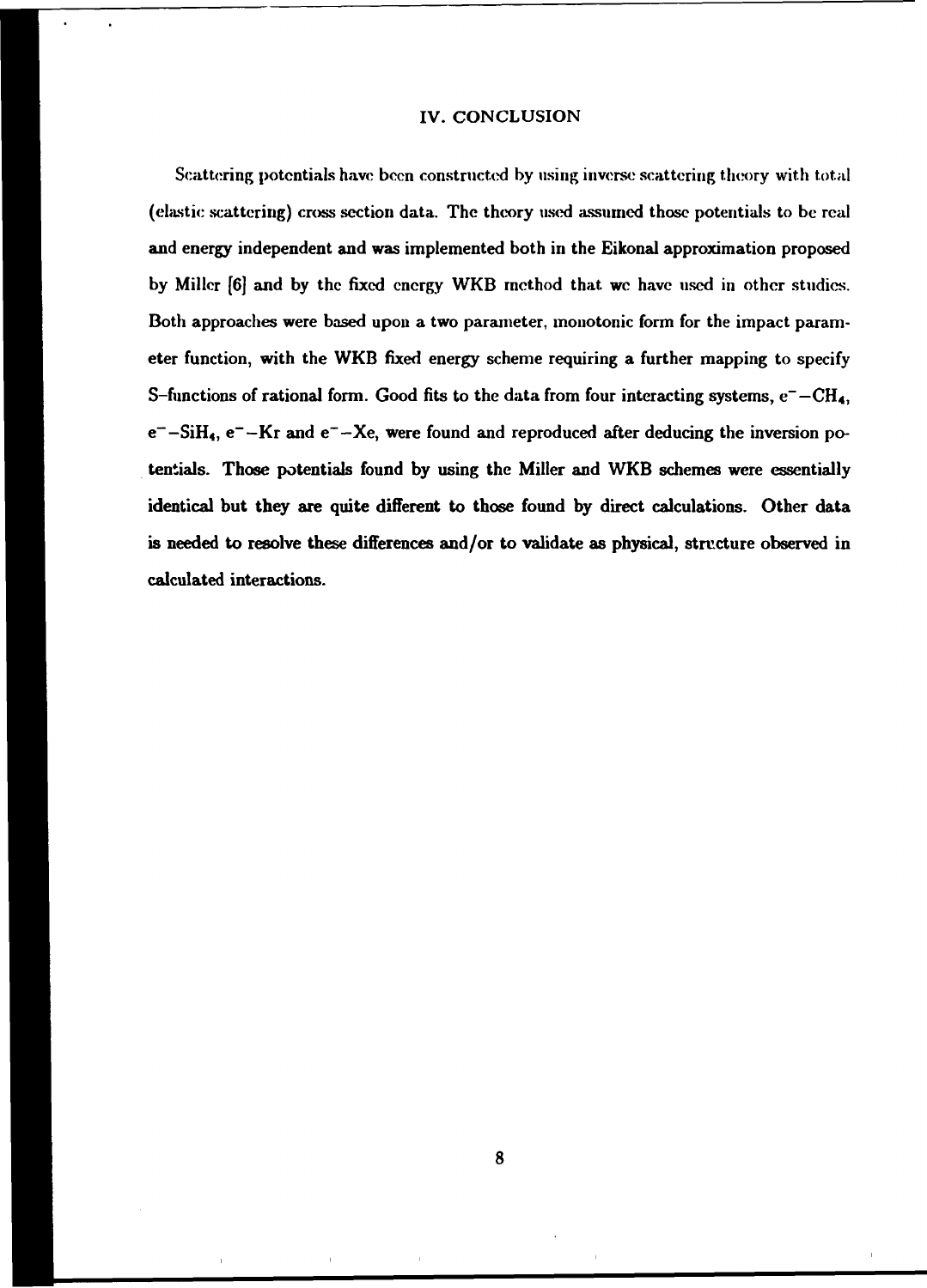## REFERENCES

- [1] K. Chadan and P. C. Sabaticr, *Inverse Problems in Quantum Scattering Theory,* 2'"' Edition (Berlin, Springer, 1989).
- [2] R. Lipperheide and H. Fiedeldey, Z. Phys. A286, 45 (1978); *ibid.* **A301,** 81 (1981).
- [3] H. Fiedeldey, R. Lipperheide, K. Naidoo and S. A. Sofianos, Phys. Rev. C 30, 434 (1984).
- [4] L. J. Allen, K. Amos, C. Steward and H. Fiedcldcy, Phys. Rev. C 41, 2021 (1990); L. J. Allen, H. Fiedeldey, S. A. Sofianos, K. Amos and C. Steward, Phys. Rev. C 44,1606 (1991); L. J. Allen, K. Amos and H. Fiedeldcy. J, Phys. G 18, L179 (1992).
- [5] D. R. Lun, X. J. Chen, L. J. Allen and K. Amos, Phys. Rev. A 49, 3788 (1994); ibid (in press).
- [6] W. H. Miller, J. Chem. Phys. 51, 3631 (1969).
- [7] R. Feltgen, H. Pauly, F. Torello, and H. Vehmeyer, Phys. Rev. Lett. **30,** 820 (1973).
- [8] A. Zecca, G. Karwasz, R. S. Brusa and R. Grisenti, J. Phys. B 24, 2737 (1991).
- [9] A. Zecca, G. Karwasz, R. S. Brusa and C. Szmytkowski, J. Phys. B 24, 2747 (1991).
- [10] A. Zecca, G. Karwasz and R. S. Brusa, Phys. Rev. A 45, 2777 (1992).
- [11] G. Vollmer, Z. Physik 226, 423 (1969).
- [12] A. Jain, J. Chem. Phys. 81, 724 (1984).
- [13] A. Jain, J. Chem. Phys. 86, 1289 (1987).
- [14] F. Salvat, J. D. Martinez, R. Mayol and J. Parellada, Phys. Rev. A 36, 467 (1987).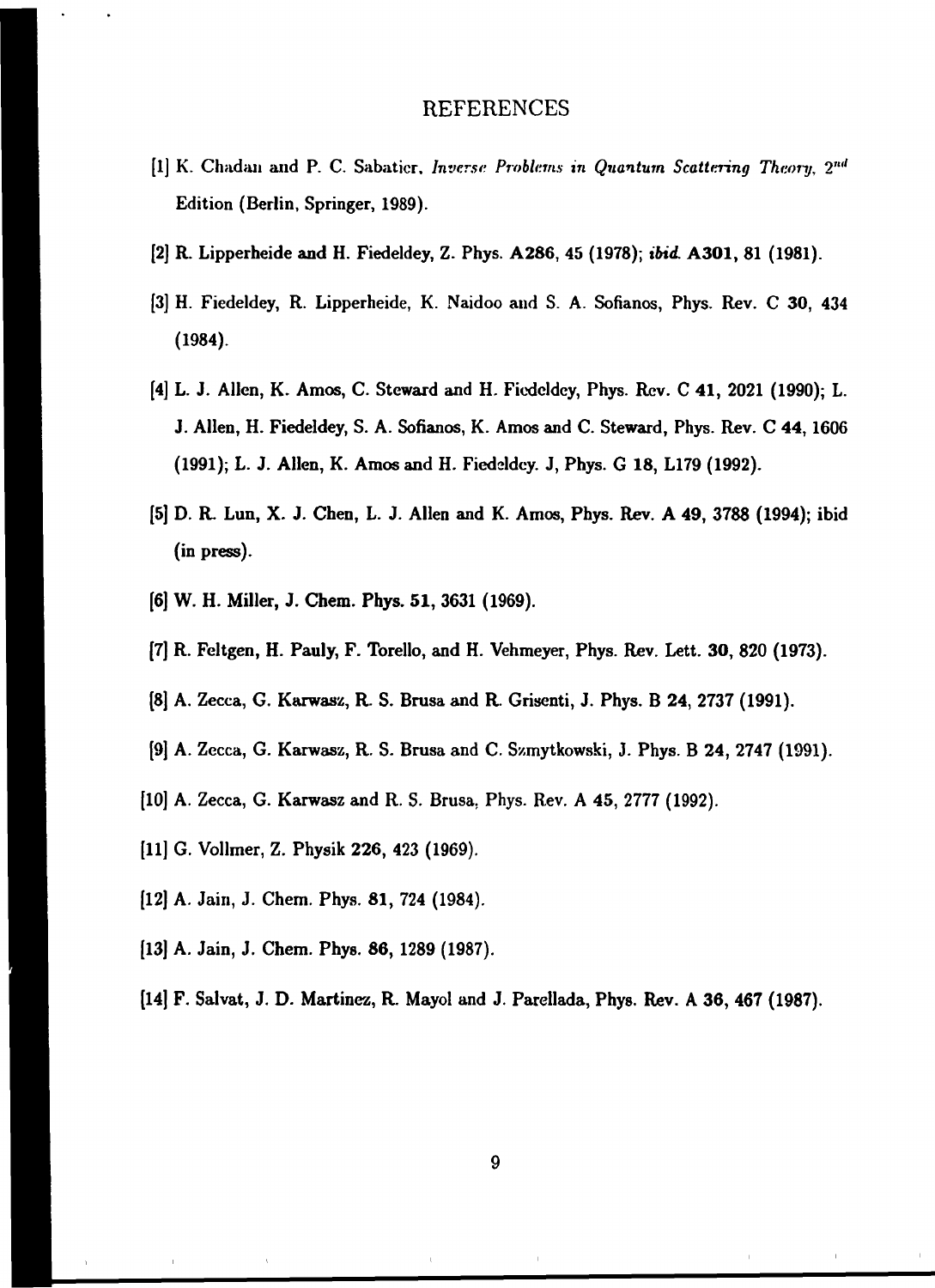#### **FIGURES**

**FIG. 1. Comparison of total cross section data from electron scattering from Xc and Kr atoms (top) and from CH4 and SiH4 molecules (bottom) compared with the results calculated by using the inversion potentials.** 

FIG. 2. The inversion potentials for  $e^- - CH_4$  (solid line) and  $e^- - SiH_4$  (dashed line) compared with the results of model calculations for  $c^- - CH_4$  (wotted line) and  $c^- - SiH_4$  (dot-dashed line). **The insertion shows the inversion potentials obtained from the fixed energy set of phase shifts taken at lOOOeV (solid line), 400eV (dashed line) and lOOeV (dotted line) respectively.** 

FIG. 3. The inversion potentials for  $c^- - Kr$  (solid line) and  $e^- - Xe$  (dashed line) scattering **compared with the calculated static potentials for Kr (dotted line) and Xe (dot-dashed line) respectively.**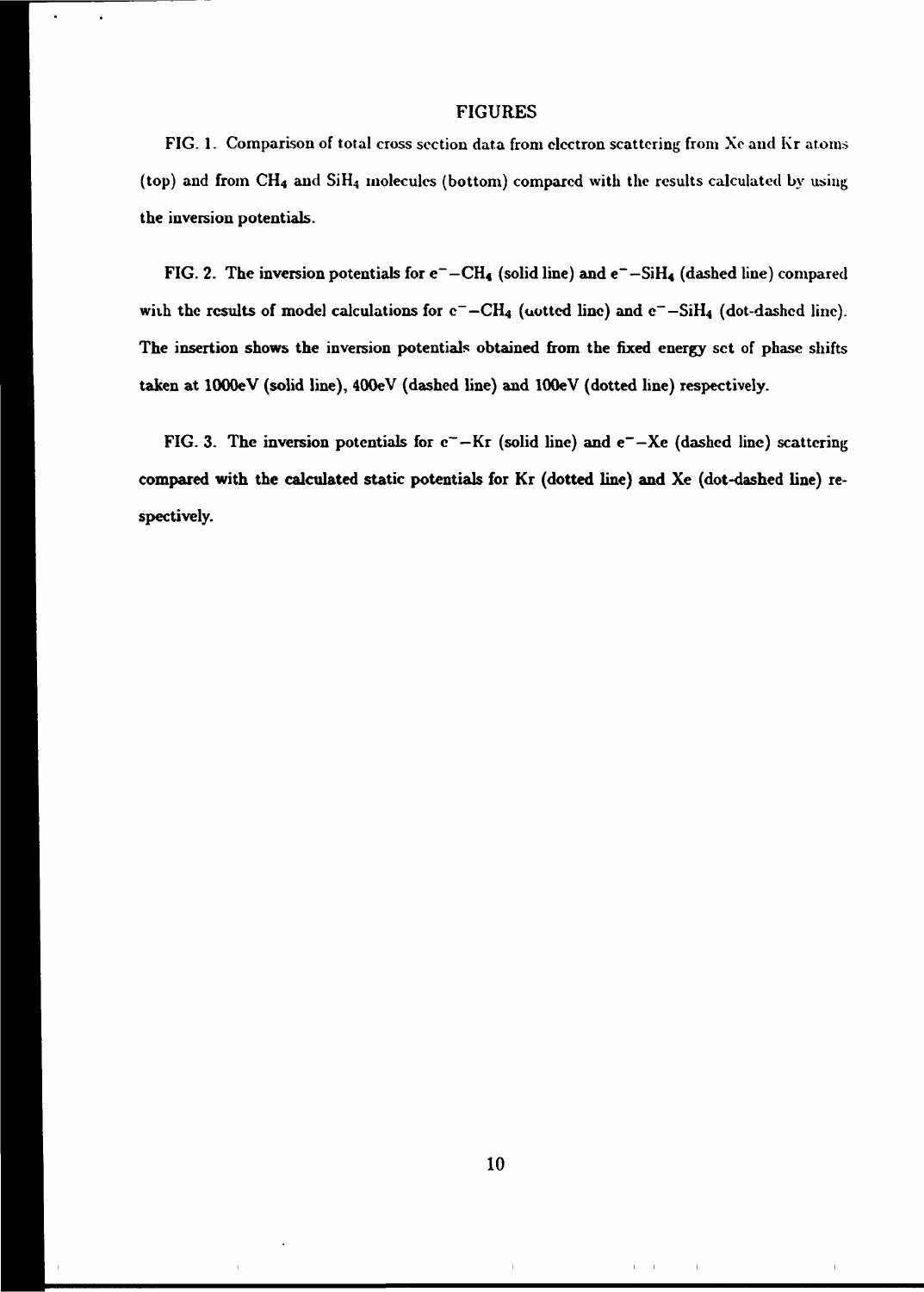# **TABLES**

 $\bullet$ 

 $=$ 

| three fitting processes that are described in the text |              |            |            |       |           |
|--------------------------------------------------------|--------------|------------|------------|-------|-----------|
|                                                        |              |            | $\chi^2/N$ |       |           |
|                                                        | a            | ь          | data       | refit | inversion |
| CH <sub>4</sub>                                        | 8.46209343E5 | 19.9649483 | 1.6        | 1.8   | 2.6       |
| SiH4                                                   | 2.52862651E6 | 23.4679661 | 0.7        | 1.0   | 1.3       |
| Kг                                                     | 3.66412950E7 | 50.3657858 | 0.15       | 0.37  | 0.43      |

**Xc 2.56660989E8 77.9803248 1.2 1.9 1.2** 

TABLE I. The parameter values of a and b in Eq. 7, and the three values of  $\chi^2/N$  from the

 $\bar{1}$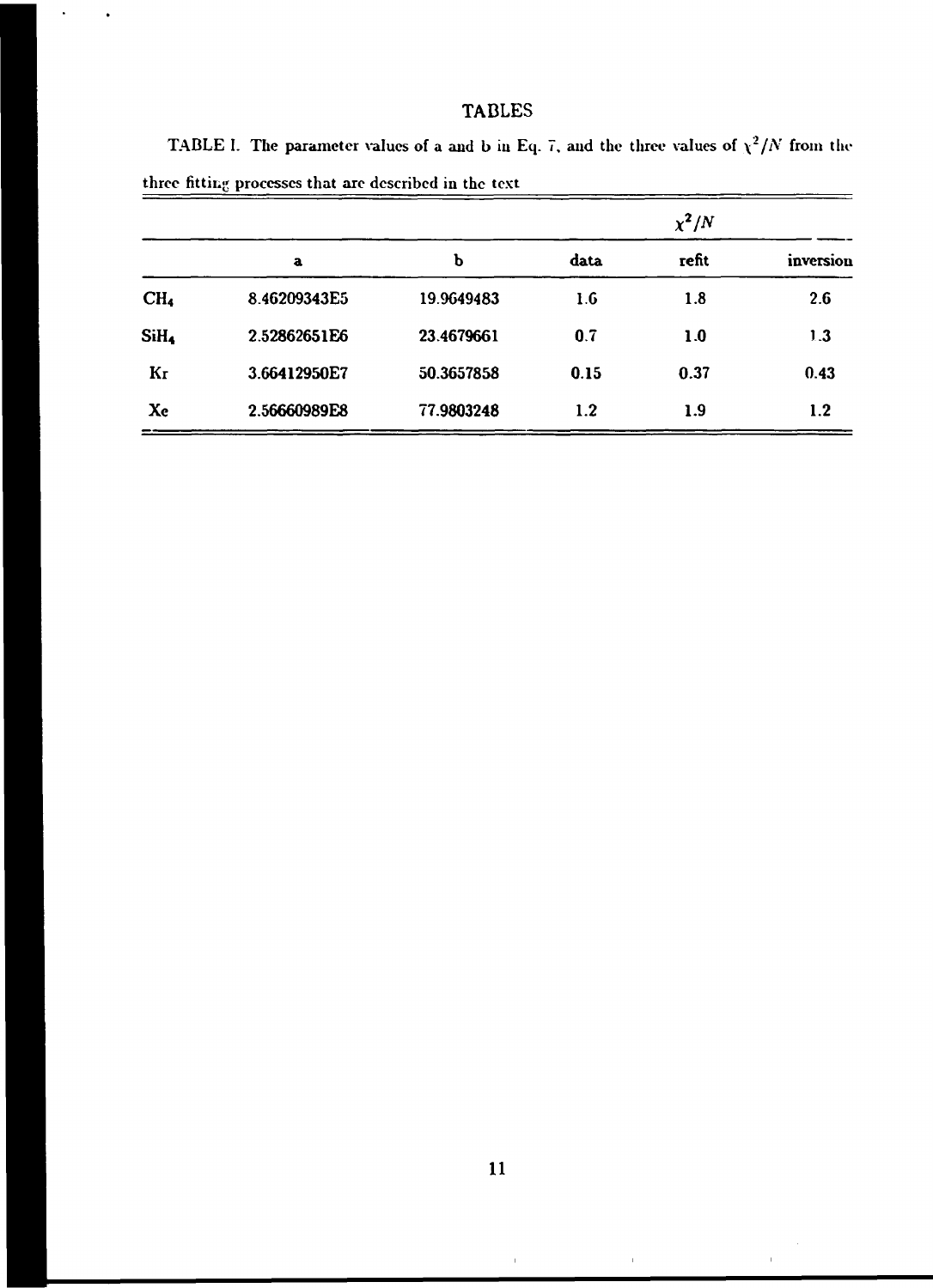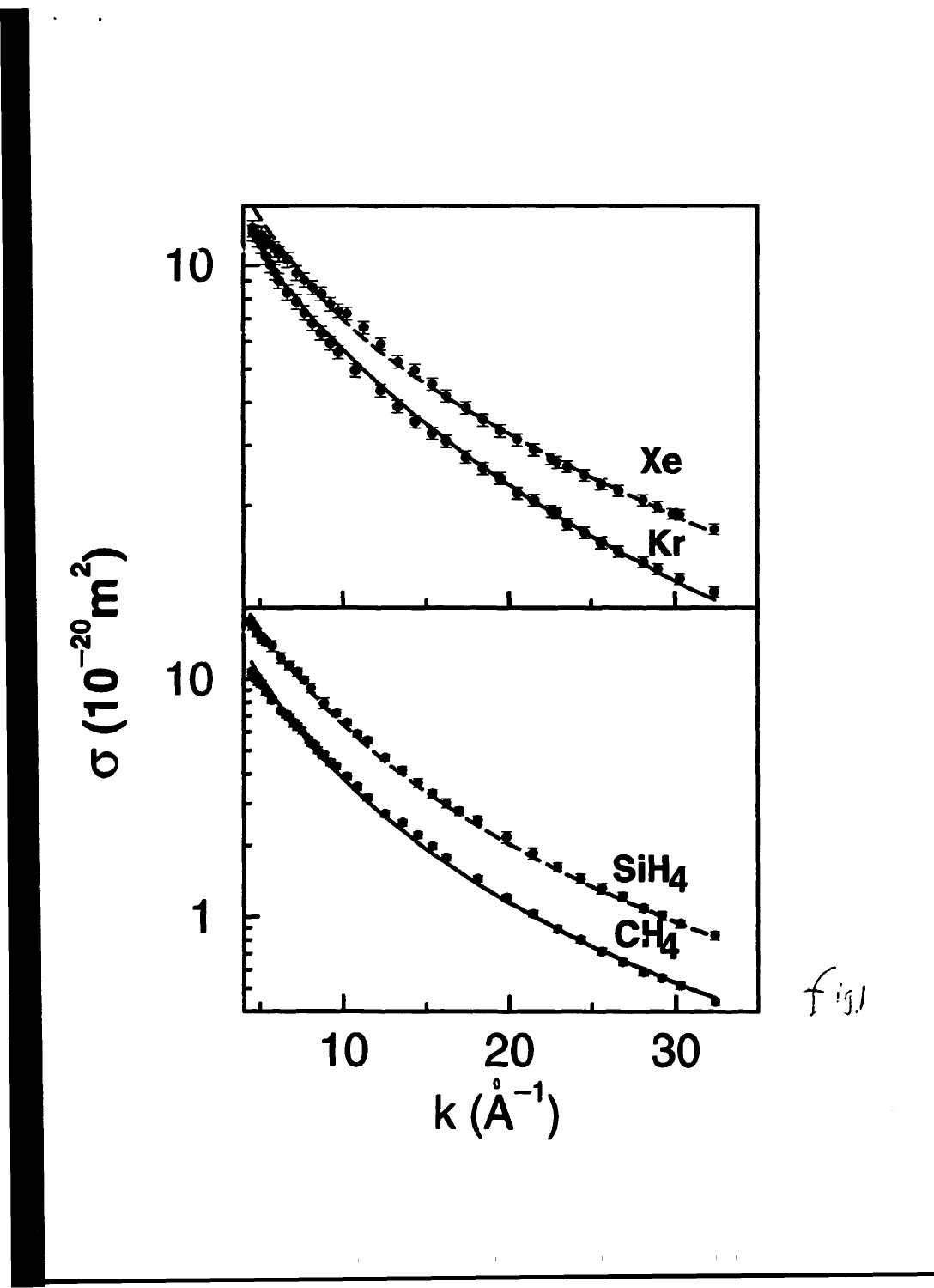

 $\hat{\mathbf{I}}$ 

 $\mathbb{E}$ 

 $f_{i4}$